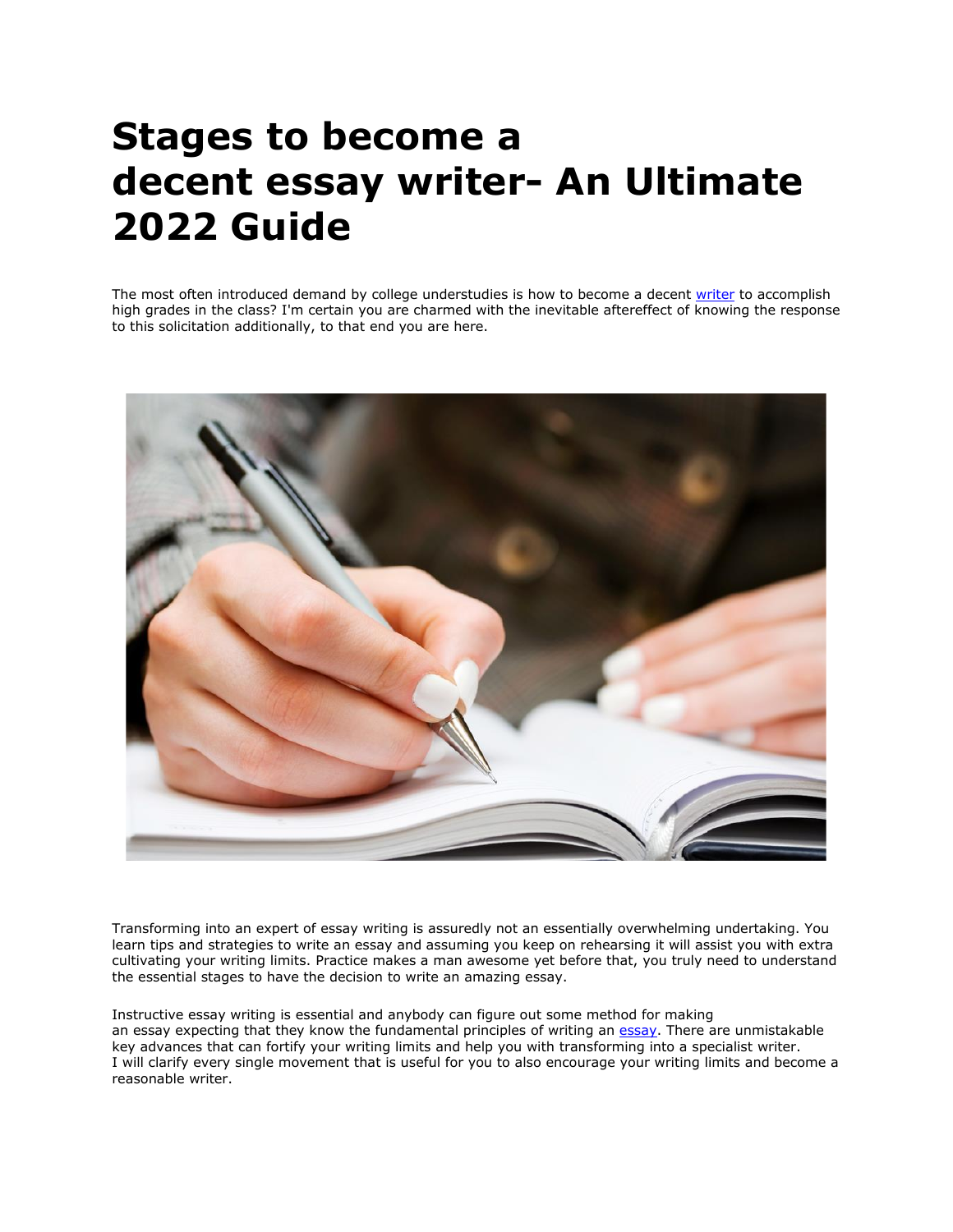Coming up next are a few means!

## **Key Steps to become a decent writer**

### **Comprehend the requirements of the essay**

Notwithstanding whatever else, you really need to comprehend that there are different sorts of instructive essays, for example, fundamental assessment essay, definition essay, account essay, obvious essay, totally separate essay, argumentative essay, reasonable essay, informative essay, and some more. You truly need to see the value in the fundamental defense behind writing essays before you begin writing. Right when you know the rule motivation driving writing a specific essay it will assist you with writing an inside and out informed essay that will impact the gathering.

The requirements of each essay shift from one another, for example, a fundamental assessment essay requires a writer to lead a point by point assessment on a specific subject while an argumentative essay requires the writer to develop solid arguments and secure them all through the essay.

## **Figure out some method for encouraging a strong speculation**

Exactly when you like the clarification and the requirement of the essay it becomes essential for you to encourage the essay. The second most gigantic thing is to empower a solid speculation for an essay. The suggestion of an essay is considered as an establishment of the essay that can make it a triumph or a disappointment. It is important for canny essays to give a strong and easy to nullify idea that is kept up with by huge proof. The idea statement ought not be pointlessly long or complex. It ought to be clear, brief, and basic. It is essential to put your speculation statement at the ideal regions in any case it loses its effect. The suggestion statement ought to be put around the culmination of the starting passage of the essay.

## **Research affirmation**

Following empowering a suggestion of the essay you should lead research related with the feature give affirmation all through your essay to make your essay solid and basic. You can utilize diary articles, books, and other adroit documents as your assets for lead research for your essay. It is crucial for give message references and references in the essay to fortify your arguments.

# **Draft of the essay**

Whenever you have collected sufficient information about the theme. You shouldn't hop into writing. You will make a draft of your essay. The draft will contain all the information and contemplations that you have gathered. You genuinely need to re-set up them as indicated by areas and their requirements for the essay. For instance, the definition and establishment information will be consolidated the show. The theory statement ought to be set near the culmination of the show. Body segments ought to contain the fundamental setting, arguments, and proof and the end ought to sum up the whole essay.

#### **Language, format style, and complement**

You ought to be mindful concerning the language, formatting development, and complement messes up. You should remember solid and formal language for your essay.

# **Changing**

Exactly when you complete your essay, you ought to get it to adjust to address your etymological or specific stumbles before comfort.

I truly like your battle to become a decent writer now it requires some investment and practice to become a prepared professional. I can give you a prize tip to have the decision to figure out some method for turning into a specialist immediately. There are several Essay Writing service regions that are open online. They offer assorted scholastic kinds of help to understudies, for example, giving customizable papers, assist them